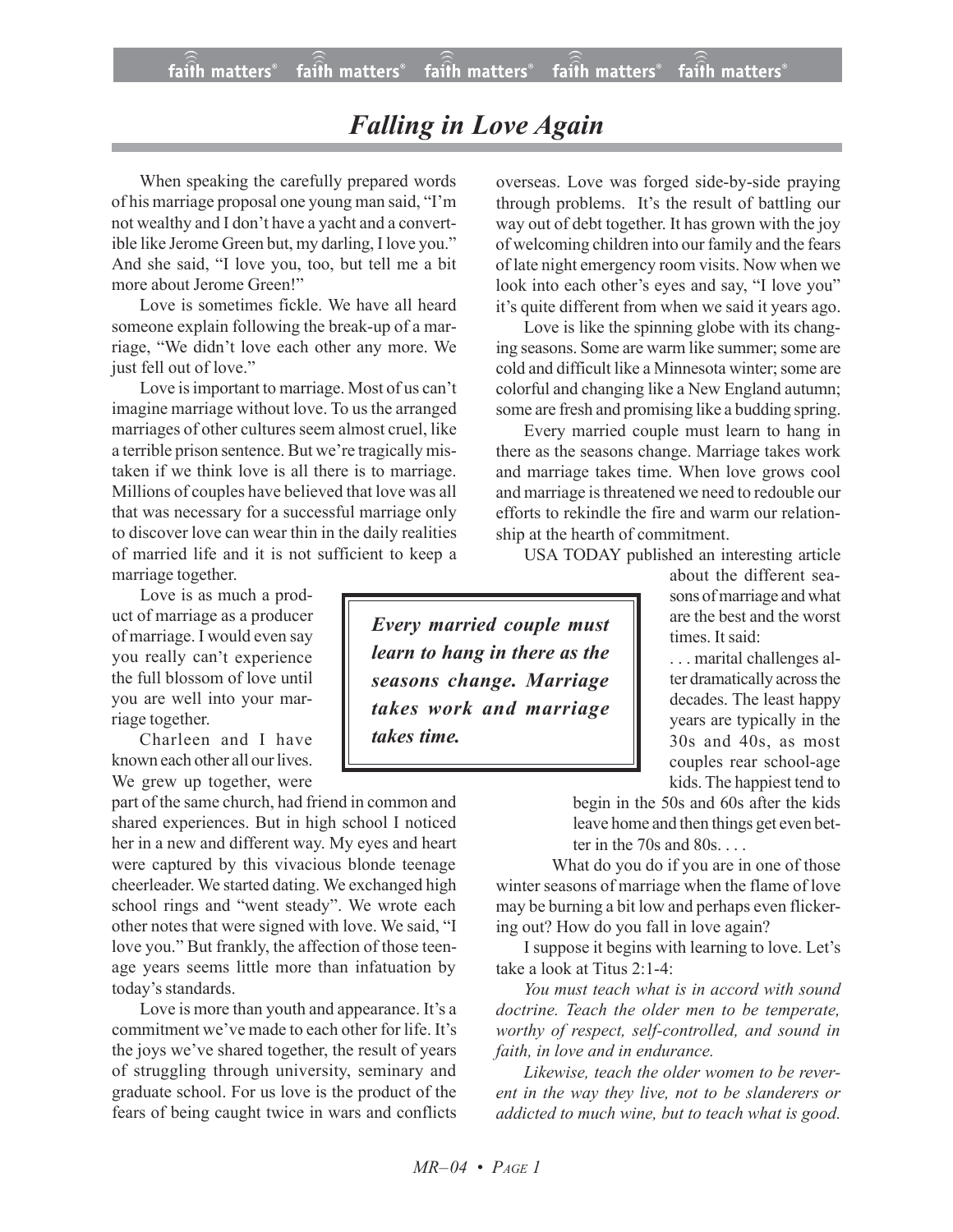## *Then they can train the younger women to love their husbands and children*.

Love is not something that just happens. It needs to be learned! When I meet with couples who are anticipating marriage I ask them about the marriages they have observed and that have influenced them. Usually it's their parents' marriages. Either they want to copy their parents' marriages or they want their marriage to be completely different from their parents'.

In premarital counseling I tell couples to observe the marriages of others. Take note of the way husbands treat their wives. Are they courteous and kind? Do they open the car door or expect to have the car door opened for them? Does the wife speak of her husband in kind and loving terms or does she tend to belittle him and ignore him? Is he treated with respect? Is love characteristic of their marriage?

Learn to love by finding teachers who are good lovers. Look for couples whose love is strong and get to know them. Ask them how they coped with struggles in their marriage. Ask how they dealt with finances, how they coped with raising children, how they responded to an extramarital affair. Find out what they did and model your marriage after theirs.

Read books. Go to any Christian bookstore to find lots of books on marriage. Read biographies including Marriage to a Difficult Man, the biography of the marriage of Jonathan and Sarah Edwards. We are all significantly and powerfully influenced by exposure to good marriages where people are growing in love. If we surround ourselves with people we want to be like then the chances increase significantly that we will become like them.

But there's another side to this, as well. We need to avoid negative examples. I once worked for a company where the annual Christmas party was a marathon event in suggestiveness and immorality. Liquor flowed; husbands and wives switched partners. It was a sad picture of unloving marriages and the repercussions were pathetic to see. Charleen and I stayed away. We recognized that our marriage didn't need that kind of influence.

The same goes for soap operas and other TV programs. They can be a terrible influence. Many do not hold up love that is based on commitment. Instead, they teach that love is emotion without commitment and that physical sex is all that matters.

What else can we do? We can pray to love. 1 Peter 3:7 clearly shows a link between a man's marriage and his prayers. And in James 5:16 we are told that the prayer of a righteous man has great power in its effects. This is spiritual advice for us as Christians.

If I were a secular marriage counselor and a non-Christian I might suggest to a couple who wants to strengthen their marriage that they pray about it, especially if they are religious people, because they might see it as a powerful suggestion. But as a Christian who is committed to Jesus Christ and to the teaching of the Bible I see prayer as far more than a suggestion. I see prayer as a powerful tool that God has given us. I believe prayer makes a significant difference in our lives because I believe that God hears us and answers our prayers. So, we ought to pray and pray often that the love in our marriages will be strong and growing.

Sometimes, even as Christians, we tend to pray that our spouse will change, but that's not the way to pray. Let's pray that God will help us to better love our spouse!

What is a better way to pray? Let me give you some specific examples. Ask God to help you see her beauty and to give you eyes and desires for her and no one else. The old adage says "beauty is in the eye of the beholder." You don't have to be around people too long to discover the profound truth of that! There is no absolute standard of who is beautiful and who is not. We determine that for ourselves. So, we let's pray that God will show us the beauty he has created in the person to whom we are married.

Ask God to overcome barriers that might hinder our spouse from truly loving us. We all have habits that stand in the way of us being easy to love, so pray, "Lord, change me."

We can also ask God to teach us how to love and to love through us, to make us the kind of lover he wants us to be.

These are prayers I have often prayed and, frankly, every Christian should pray—and not just occasionally but as a regular discipline. They could be among the most important and powerful prayers of any Christian husband or wife's life. Instead of assuming that love is some kind of uncontrolled emotion that just happens to us, pray for love to be the marvelous gift from God that he wants it to be.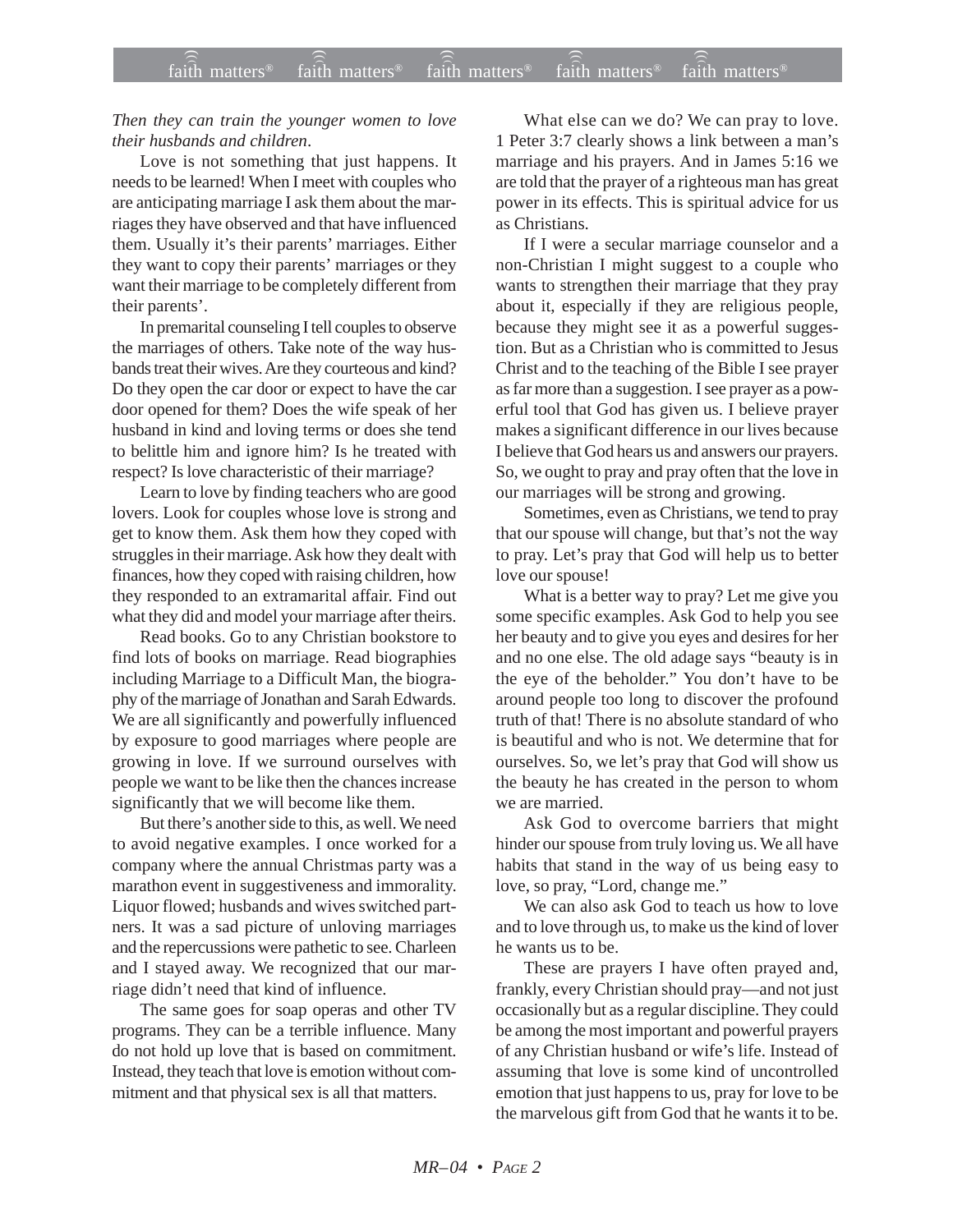## $f$ ai $\widehat{(\widehat{\widehat{\mathfrak{n}}})}$  matters®  $f$ ai $\widehat{\widehat{\mathfrak{m}}}$  matters®  $f$ aith matters®  $f$ aith matters® faith matters<sup>®</sup> faith matters<sup>®</sup> faith matters<sup>®</sup>

Try the 30-day plan. Pray sincerely and fervently every day for a month that the love in your marriage will grow stronger and better. Discover the link between prayer and falling in love!

We can learn to love and pray to love but we must also decide to love. A mistaken notion in our society is that love produces commitment. When asked why they are getting married many couples will quickly say, "Because we love each other." But few human beings have the kind of love that can survive the inevitable storms that every marriage goes through. It takes more than love. Love is merely what primes the pump. It's the commitment that generates the greater love.

I used to have a 1941 Plymouth Coupe. It seldom started easily in the winter (t seldom started easily in the summer, either!). I kept a can of gas nearby to pour into the carburetor. It would get the engine running enough to engage the fuel pump and move the gasoline from the tank to the carburetor to the engine. But, if there was no gas in the engine there was no way the little gas I poured into the carburetor could keep that flathead 6 running.

It's like that in relationships, too. Love, or infatuation, initially draws us together—it primes the pump of a relationship—but it's the continuing supply of commitment that keeps the relationship going.

There are days I don't feel like being a parent. I want someone to be responsible for me rather than me being responsible for others. I would like to be a child again. But I have a commitment to four children that must take prece-

dence. It is such a strong commitment that it controls and disciplines my fickle feelings.

The same is true for marriage. Husbands and wives make a commitment to each other. That commitment includes promises to love. When stresses is great, when feelings are unloving it is that commitment that disciplines the emotions and enables love to be strong and to grow.

Ruby Felice, 78, has been married for 54 years. She and her husband live in Ft. Worth, Texas. She was recently interviewed for a newspaper article and it was clear she understands this whole business of commitment. She said the low point of their marriage was trying to raise two quarreling children while her husband, an oil company executive, traveled a lot. Then she went on to explain how she got through it. She said, "We never thought the marriage wouldn't go on and on." They had a commitment together.

Renewal of love begins with the renewal of commitment. Those who want their love to grow must decide to love. Those who want their marriages to be strong must decide for marital strength. When people say they have fallen out of love it is not something that just happened to them. They decided not to love any more . . . or they decided to love someone else!

If your love has been lessening, make a conscious decision. Set aside time today or soon to think it through and make a firm commitment. Decide that you will love your spouse as you have never loved before. Decide that you will have an attraction and passion for your spouse that is stronger than ever before. Decide to fall in love again. If you really commit, you will love more and love better than you have ever loved before in your life!

A wife of 25 years was in her yard one evening when the newlywed husband across the street arrived home from work. His wife rushed out to meet him, threw her arms around him and they stood for an embarrassingly long time embracing and kiss-

*Commitment is the solid, nutritional base for marriage, but romance adds the spice!*

ing in front of their house.

The observing neighbor get the message. When her husband arrived home from work that night she did exactly the same thing. To her delight she did not receive a rebuff. Instead,

she found that this was the beginning of the renewal of romance in their relationship.

We did a survey to see what people want most in their marriages and learned that it is to get back to the courting they did before marriage or in the early years of their marriage. Couples want romance, thoughtfulness, tenderness, that very special relationship that continually says, "You are so special. I truly love you." What are those thoughtful, maybe silly, things you used to do that added romance to your relationship?

It may seem to you but for Charleen and me romance is a meatball sandwich. On our honeymoon on Cape Cod we went out late one night for